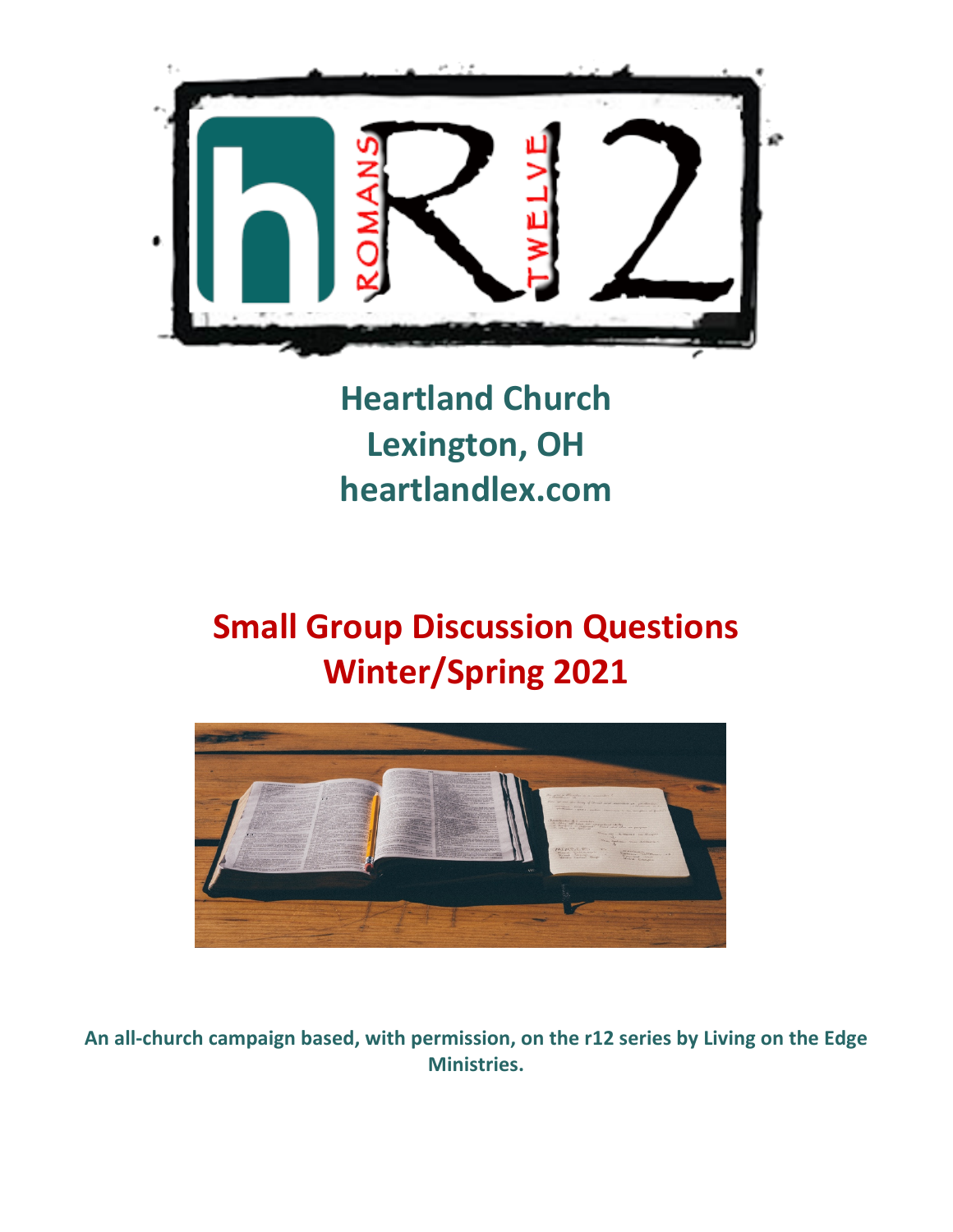

**Week 1- God's Dream for your Life: Part 1**

#### **ALL PARENTS HAVE A DREAM**

- **E** Our kids can be the source of our greatest \_\_\_\_\_ or deepest\_
- § **Our Heavenly Father has a dream for every one of His children**
- God's dream is to make you like His \_\_\_\_\_ (Matthew 5:48, Romans 8:29, Ephesians 4:13)
- **E** God's dream for every child of His is to become a disciple- a **ROMANG 12** Christian
- Romans 12 is the **BLUEFRING CONTERNATA BLUEFRING BLUEFRING BLUEFRING one and state the a** disciple

#### **5 Key Relationships**

Being a Romans 12 Christian is first and foremost **RELATION** 

ROMANS 12 OVERVIEW

Relationship with God Relationship with the world Relationship with yourself Relationship with believers Relationship with non-believers

**Being a Romans 12 Christian is also** 

**1.** Relationship with God: The sto God

*Therefore, I urge you, brothers, in view of God's mercy, to offer your bodies as living sacrifices, holy and pleasing to God- this is your spiritual act of worship. -Romans 12:1*

**THIS VERSE ANSWERS THE QUESTION:** *"How do you give God what He wants the most?"*

**The missing ingredient =** 

**2.** Relationship with the World: \_\_\_\_\_\_\_\_\_\_ from the World.

*Do not conform any longer to the pattern of this world, but be transformed by the renewing of your mind. Then you will be able to test and approve what God's will is- His good, pleasing and perfect will. -Romans 12:2*

**THIS VERSE ANSWERS THE QUESTION:** *"How do you get the very best from God?"*

The missing ingredient = \_<u>\_\_\_\_\_</u>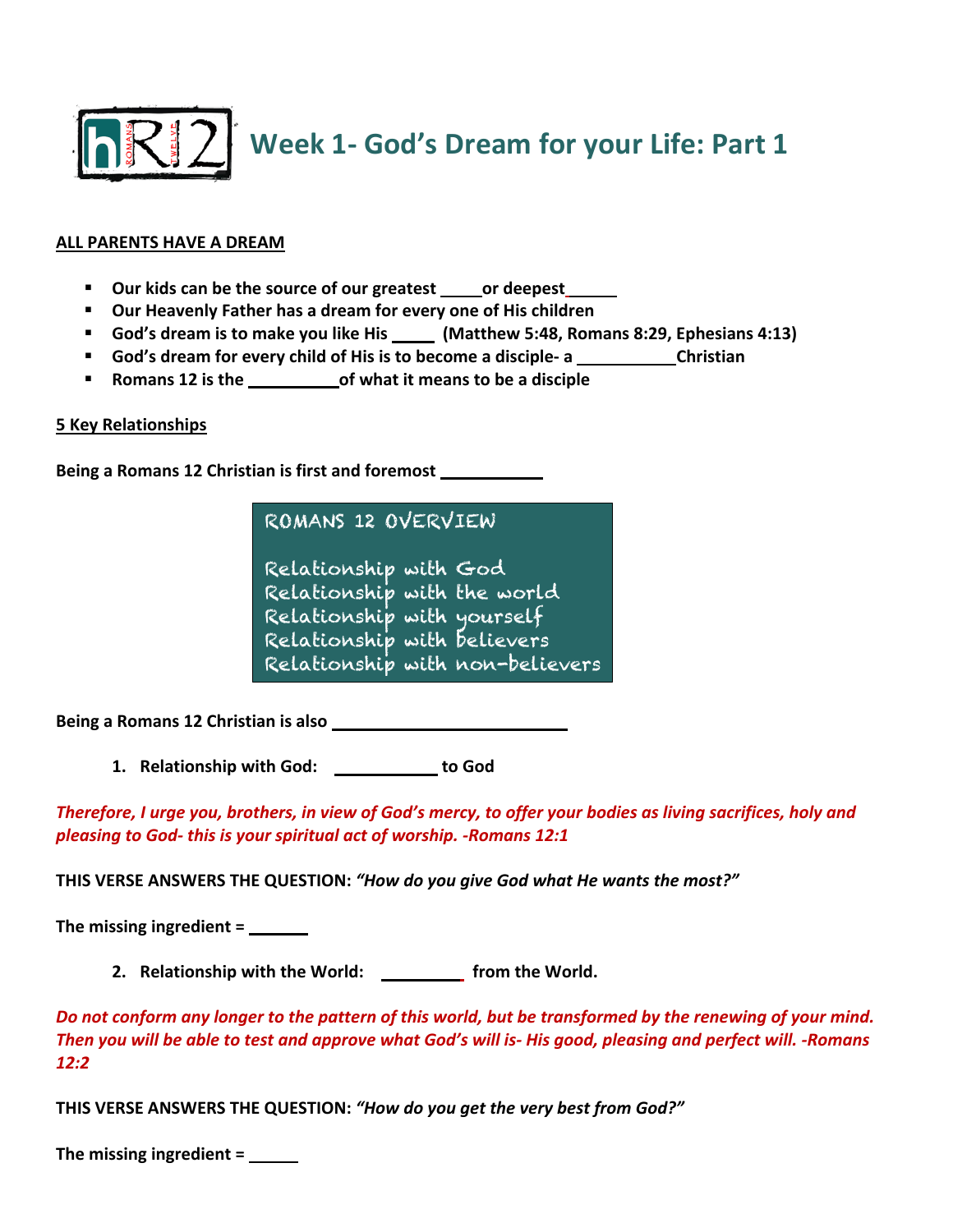

1. As you were growing up, what was your view of God? What was He like and how has that changed?

2. In your opinion, what are so many Christians not living out the dream God has for them?

3. How has your view of a mature Christian (Disciple) changed? Why?

4. "Being a Biblical Christian is relational." When you consider Heartland, in what ways are we strong relationally, where could the church improve? How could you contribute to Heartland being more relational?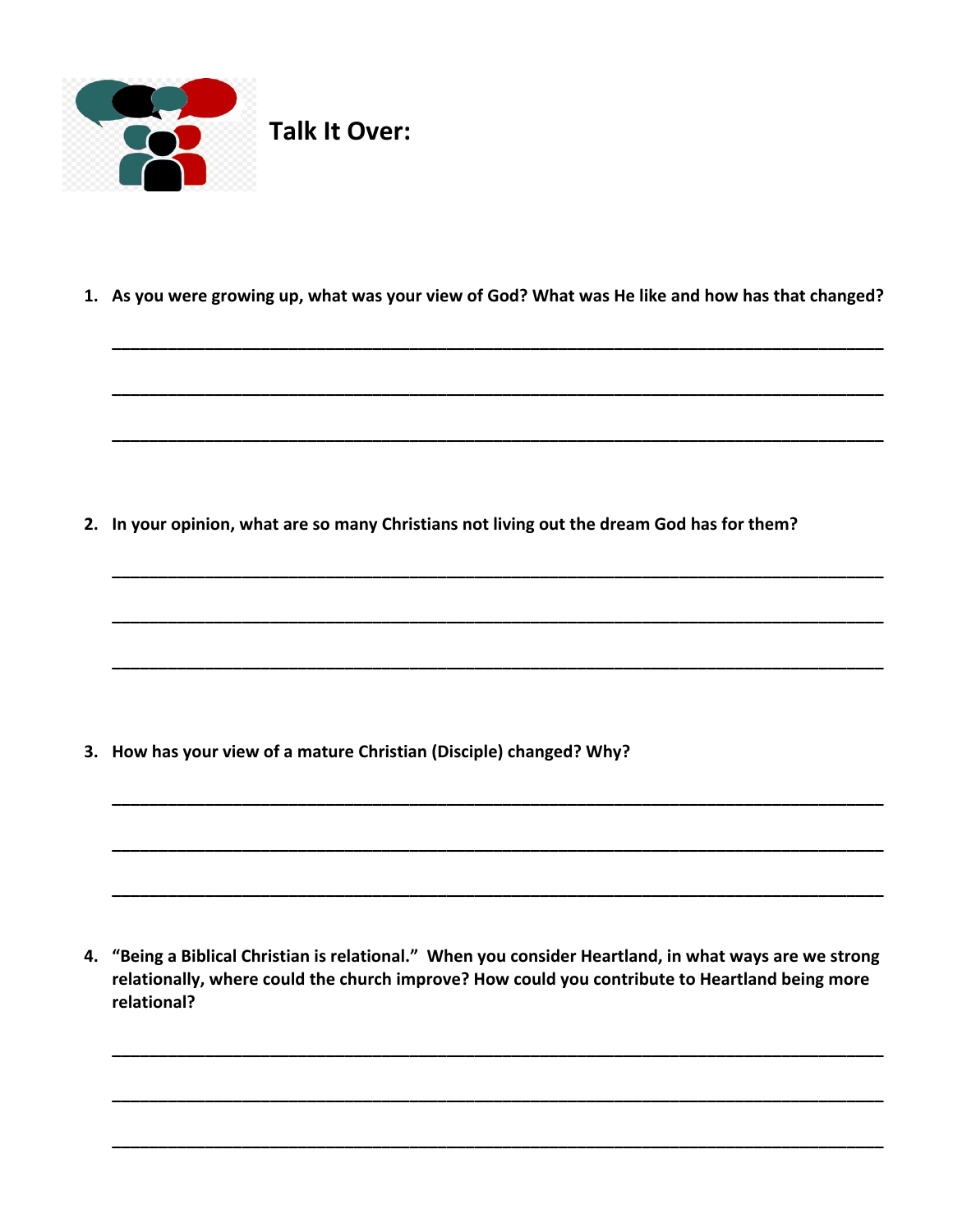

**Live It Out- B.I.O.**

## **B = COME "BEFORE GOD" DAILY**

**Meet with Him personally through prayer and His word to enjoy His presence, receive His direction, and follow His will.** 

## **I = DO LIFE "IN COMMUNITY" WEEKLY**

**Structure your week to personally connect in safe relationships that provide love, support, transparency, challenge, and accountability.** 

## **O = BE "ON MISSION" 24/7**

**Cultivate a mindset to live out Jesus' love for others through acts of sacrifice a well as service at home, work, play, and church.** 

## **Come Before God:**

**Becoming like Jesus requires you developing a personal, intimate relationship with your Heavenly Father. What does that look like in your everyday life? And what is a step you need to take to go deeper in your relationship with God?**

**\_\_\_\_\_\_\_\_\_\_\_\_\_\_\_\_\_\_\_\_\_\_\_\_\_\_\_\_\_\_\_\_\_\_\_\_\_\_\_\_\_\_\_\_\_\_\_\_\_\_\_\_\_\_\_\_\_\_\_\_\_\_\_\_\_\_\_\_\_\_\_\_\_\_\_\_\_\_\_\_\_\_\_**

**\_\_\_\_\_\_\_\_\_\_\_\_\_\_\_\_\_\_\_\_\_\_\_\_\_\_\_\_\_\_\_\_\_\_\_\_\_\_\_\_\_\_\_\_\_\_\_\_\_\_\_\_\_\_\_\_\_\_\_\_\_\_\_\_\_\_\_\_\_\_\_\_\_\_\_\_\_\_\_\_\_\_\_**

**\_\_\_\_\_\_\_\_\_\_\_\_\_\_\_\_\_\_\_\_\_\_\_\_\_\_\_\_\_\_\_\_\_\_\_\_\_\_\_\_\_\_\_\_\_\_\_\_\_\_\_\_\_\_\_\_\_\_\_\_\_\_\_\_\_\_\_\_\_\_\_\_\_\_\_\_\_\_\_\_\_\_\_**

## **Do Life In Community:**

**God's dream is to make you like His Son. Part of what God uses to do this is authentic relationships with others (Biblical Community). Who in your life has had a significant impact on helping you become more like Jesus?**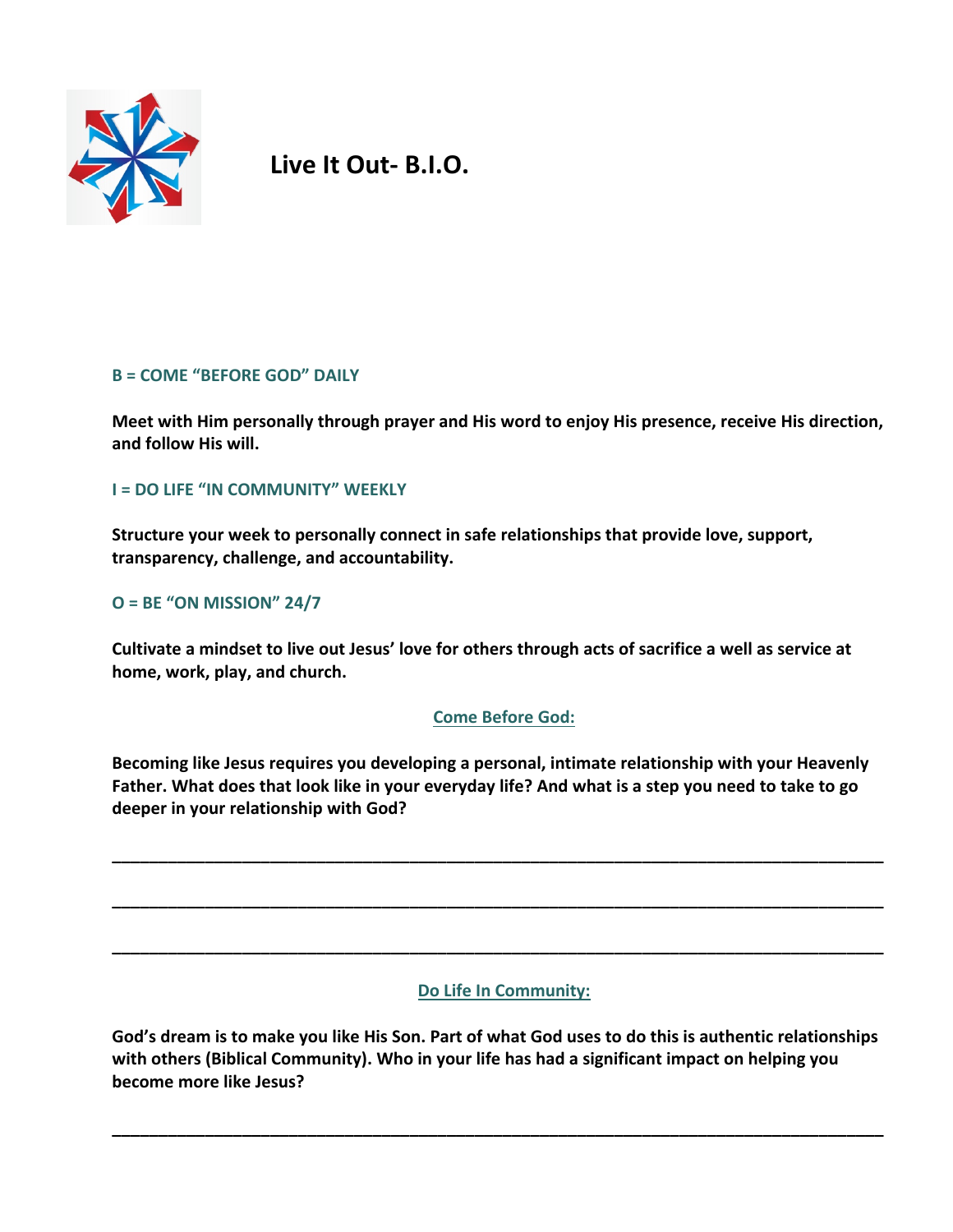## **Be On Mission:**

**\_\_\_\_\_\_\_\_\_\_\_\_\_\_\_\_\_\_\_\_\_\_\_\_\_\_\_\_\_\_\_\_\_\_\_\_\_\_\_\_\_\_\_\_\_\_\_\_\_\_\_\_\_\_\_\_\_\_\_\_\_\_\_\_\_\_\_\_\_\_\_\_\_\_\_\_\_\_\_\_\_\_\_**

**The greatest need today is for Christians to live like Christians. Describe what this means for you personally in your own life- be specific and practical.** 

**\_\_\_\_\_\_\_\_\_\_\_\_\_\_\_\_\_\_\_\_\_\_\_\_\_\_\_\_\_\_\_\_\_\_\_\_\_\_\_\_\_\_\_\_\_\_\_\_\_\_\_\_\_\_\_\_\_\_\_\_\_\_\_\_\_\_\_\_\_\_\_\_\_\_\_\_\_\_\_\_\_\_\_**

**\_\_\_\_\_\_\_\_\_\_\_\_\_\_\_\_\_\_\_\_\_\_\_\_\_\_\_\_\_\_\_\_\_\_\_\_\_\_\_\_\_\_\_\_\_\_\_\_\_\_\_\_\_\_\_\_\_\_\_\_\_\_\_\_\_\_\_\_\_\_\_\_\_\_\_\_\_\_\_\_\_\_\_**

**\_\_\_\_\_\_\_\_\_\_\_\_\_\_\_\_\_\_\_\_\_\_\_\_\_\_\_\_\_\_\_\_\_\_\_\_\_\_\_\_\_\_\_\_\_\_\_\_\_\_\_\_\_\_\_\_\_\_\_\_\_\_\_\_\_\_\_\_\_\_\_\_\_\_\_\_\_\_\_\_\_\_\_**



**Thinking Locally…**

**1. How does today's study apply to Heartland's mission to: "Love God, Love Others, Make Disciples?"**

**\_\_\_\_\_\_\_\_\_\_\_\_\_\_\_\_\_\_\_\_\_\_\_\_\_\_\_\_\_\_\_\_\_\_\_\_\_\_\_\_\_\_\_\_\_\_\_\_\_\_\_\_\_\_\_\_\_\_\_\_\_\_\_\_\_\_\_\_\_\_\_\_\_\_\_\_\_\_\_\_\_\_\_**

**\_\_\_\_\_\_\_\_\_\_\_\_\_\_\_\_\_\_\_\_\_\_\_\_\_\_\_\_\_\_\_\_\_\_\_\_\_\_\_\_\_\_\_\_\_\_\_\_\_\_\_\_\_\_\_\_\_\_\_\_\_\_\_\_\_\_\_\_\_\_\_\_\_\_\_\_\_\_\_\_\_\_\_**

**2. How can this study speak into the concept of your "praying, investing and inviting" to help Heartland be all that it can be for the Kingdom of God and our community?**

**\_\_\_\_\_\_\_\_\_\_\_\_\_\_\_\_\_\_\_\_\_\_\_\_\_\_\_\_\_\_\_\_\_\_\_\_\_\_\_\_\_\_\_\_\_\_\_\_\_\_\_\_\_\_\_\_\_\_\_\_\_\_\_\_\_\_\_\_\_\_\_\_\_\_\_\_\_\_\_\_\_\_\_**

**\_\_\_\_\_\_\_\_\_\_\_\_\_\_\_\_\_\_\_\_\_\_\_\_\_\_\_\_\_\_\_\_\_\_\_\_\_\_\_\_\_\_\_\_\_\_\_\_\_\_\_\_\_\_\_\_\_\_\_\_\_\_\_\_\_\_\_\_\_\_\_\_\_\_\_\_\_\_\_\_\_\_\_**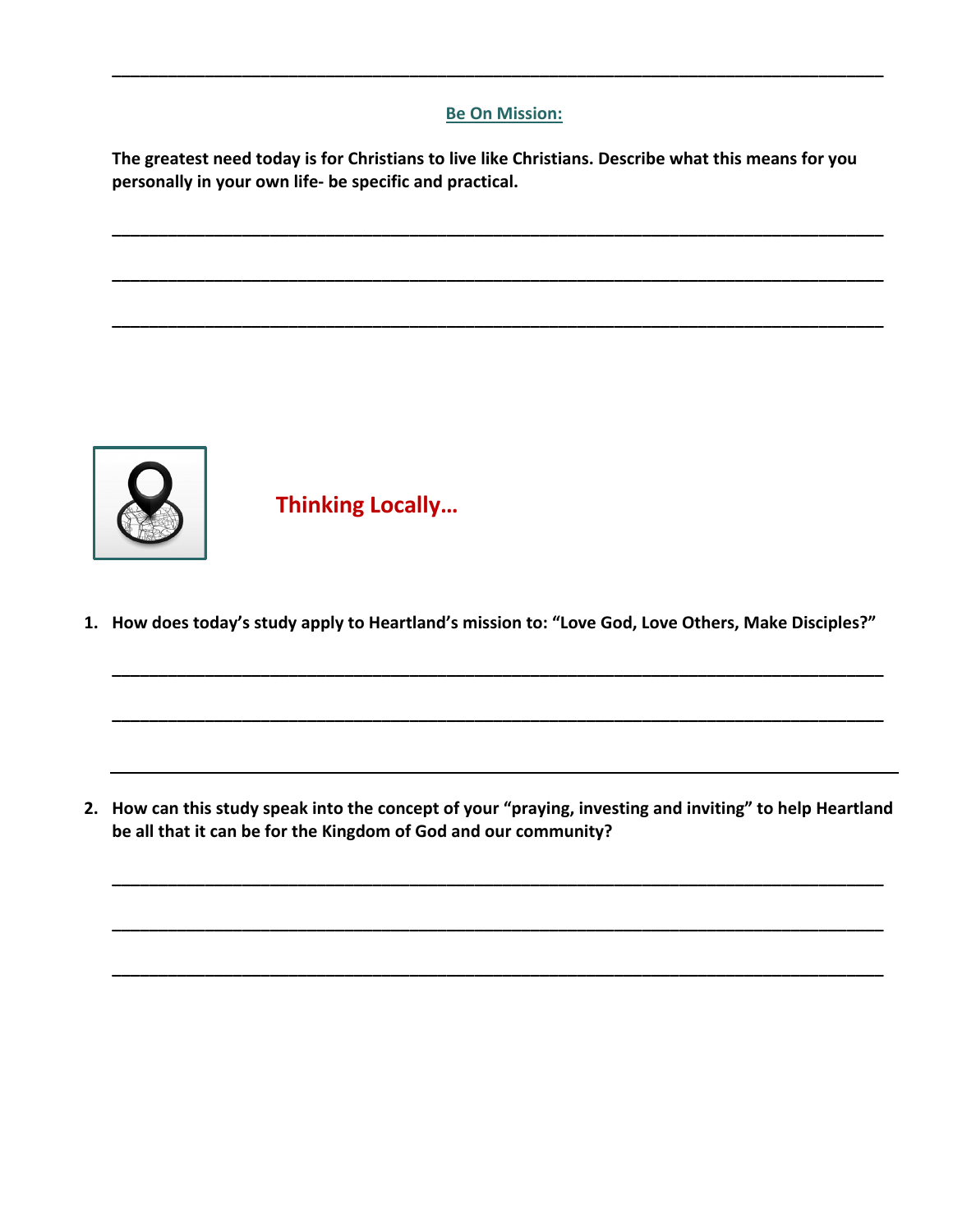

**Week 1- God's Dream for your Life: Part 2**



**Quick Rewind:**

- **1. Relationship with God: SURRENDER to God = Power**
- **2. Relationship with the World: SEPARATE from the World = Peace**
- **3.** Relationship with yourself: \_\_\_\_\_\_\_ in Self-Assessment

*"For by the grace given me I say to every one of you: Do not think of yourself more highly than you ought, but rather think of yourself with sober judgment, in accordance with the measure of faith God has given you. Just as each of us has one body with many members, and these members do not all have the same function, so in Christ we who are many form one body, and each member belongs to all the others. We have different gifts, according to the grace given us. If a man'sgift is prophesying, let him use it in proportion to his faith. If it is serving, let him serve; if it is teaching, let him teach; if it is encouraging, let him encourage; if it is contributing to the needs of others, let him give generously; if it is leadership, let him govern diligently; if it is showing mercy, let him do it cheerfully."* 

**Romans 12:3-8**

**Missing Ingredient =** 

**4.** Relationship with believers: \_\_\_\_\_\_\_\_\_\_in Love

*"Love must be sincere. Hate what is evil; cling to what is good. Be devoted to one another in brotherly love. Honor one another above yourselves. Never be lacking in zeal, but keep your spiritual fervor, serving the Lord. Be joyful in hope, patient in affliction, faithful in prayer. Share with God's people who are in need. Practice hospitality."*

**Romans 12:9-13**

**Missing Ingredient = Presence**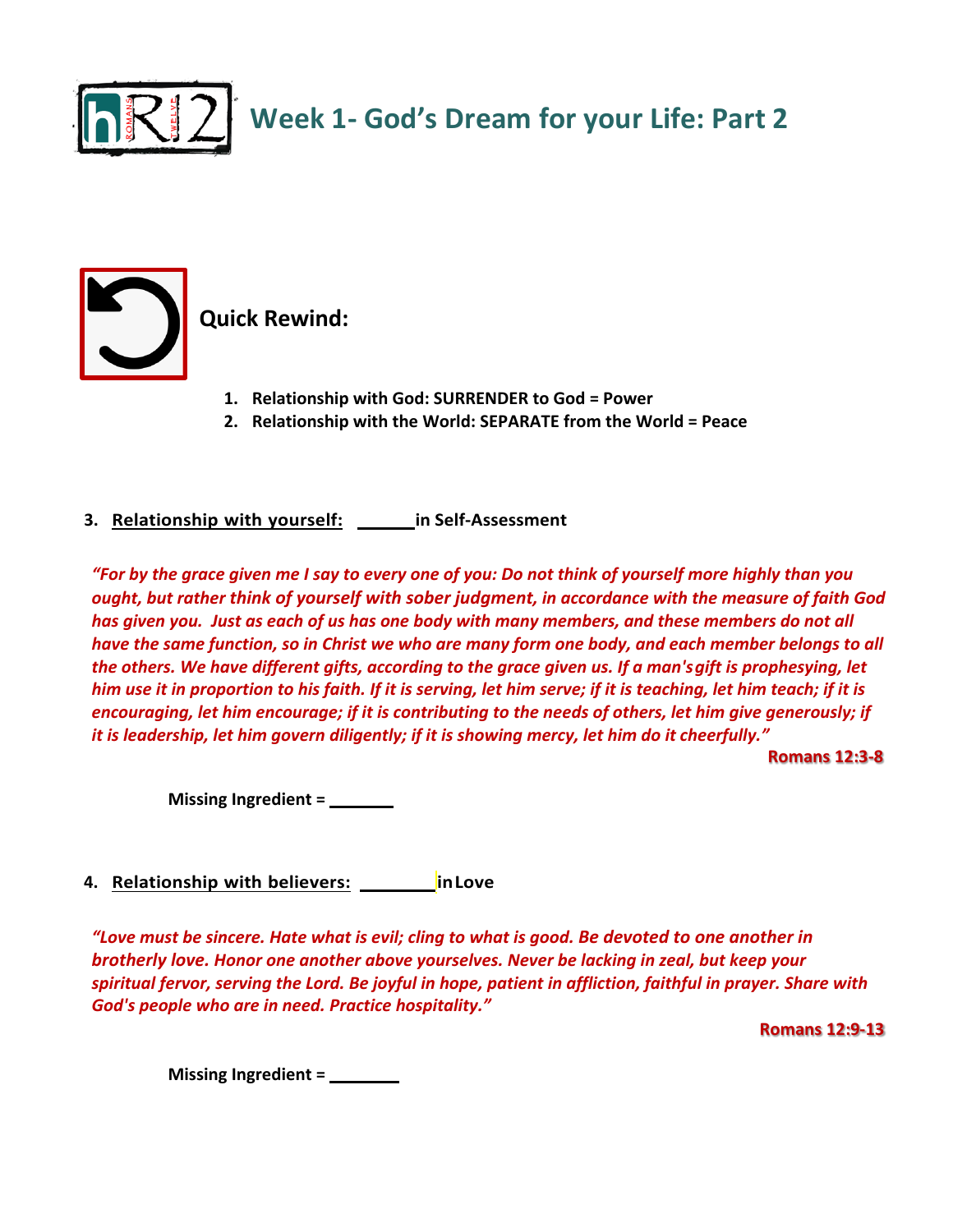#### **5. Relationship withnonbelievers: SUPERNATURALLY RespondingtoEvil withGood**

**Romans 12:14-21**

*"Bless those who persecute you; bless and do not curse. Rejoice with those who rejoice; mourn with those who mourn. Live in harmony with one another. Do not be proud, but be willing to associate with people of low position. Do not be conceited. Do not repay anyone evil for evil. Be careful to do what is right in the eyes of everybody. If it is possible, as far as it depends on you, live at peace with everyone. Do not take revenge, my friends, but leave room for God's wrath, for it is written: "It is Mine to avenge; I will repay," says the Lord. On the contrary: "If your enemy is hungry, feed him; if he is thirsty, give him something to drink. In doing this, you will heap burning coals on his head." Do not be overcome by evil, but overcome evil with good."*

**Missing Ingredient = Perspective**

Warning! Romans 12 is not a "try-hard" moral code to live up to, but a faith response to what God has already done for us.

- Romans 1 3: \_\_\_\_ Our problem that separates us from God.
- **Romans 4 5: SALVATION <b>-** God's solution in the work of Jesus Christ on the

o **cross.**

- Romans 6 8: **SANCTIFICATION -** Living your new life in God's power and growing progressively in **Christ-likeness.**
- § **Romans 9 - 11: SACRIFICE - Living in confidence because God is in control and keeps all His promises…**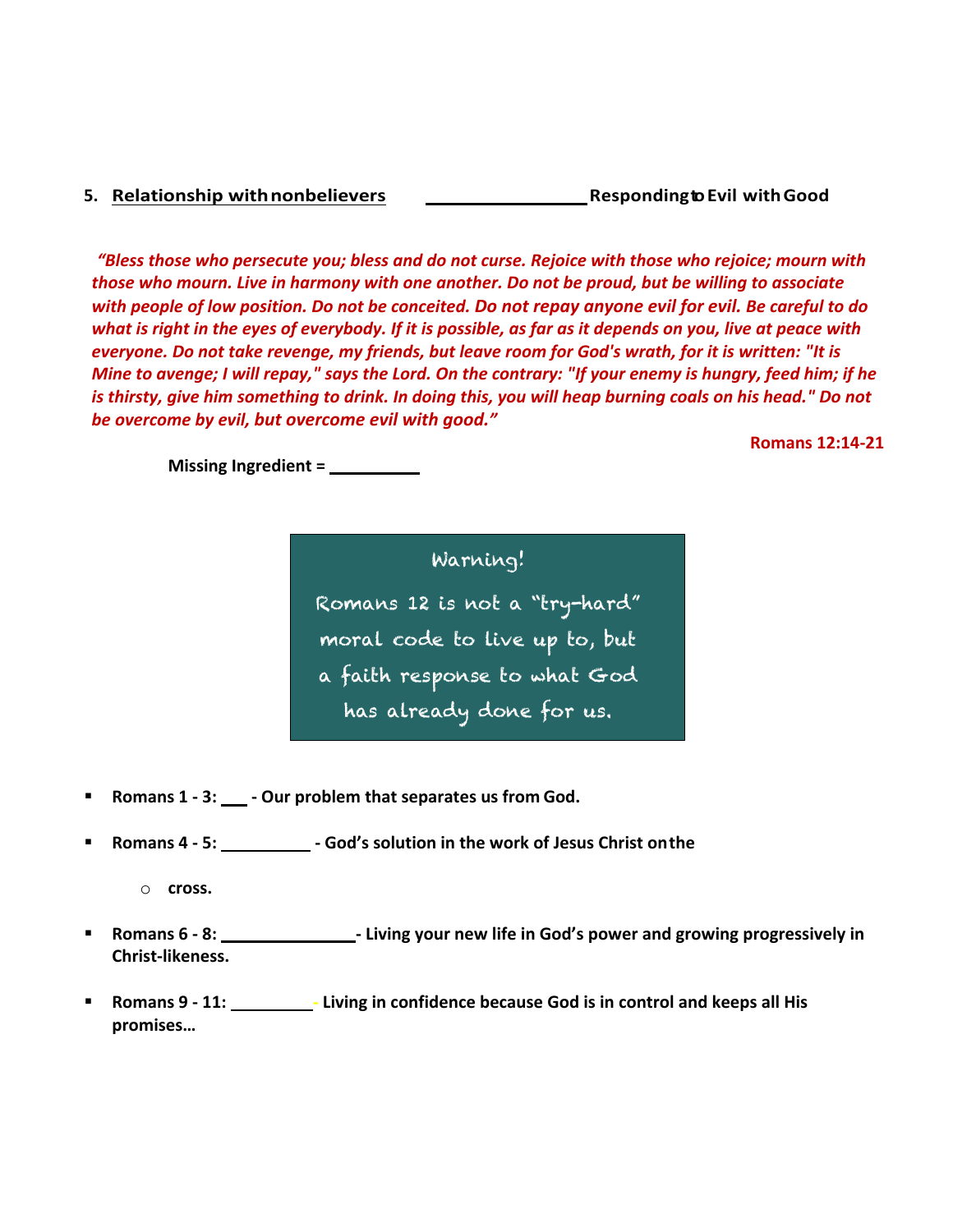

Talk It Over:

1. As you were growing up, what did it mean to be a "good Christian?" Was it more grace-oriented or performance-oriented?

2. Read Matthew 23:1-7 and 25-28. From these verses, what evidence of "image management" can you find in the Pharisees?

3. When you hear of a "sober self-assessment," what are some of the negative results of not having an accurate self-assessment?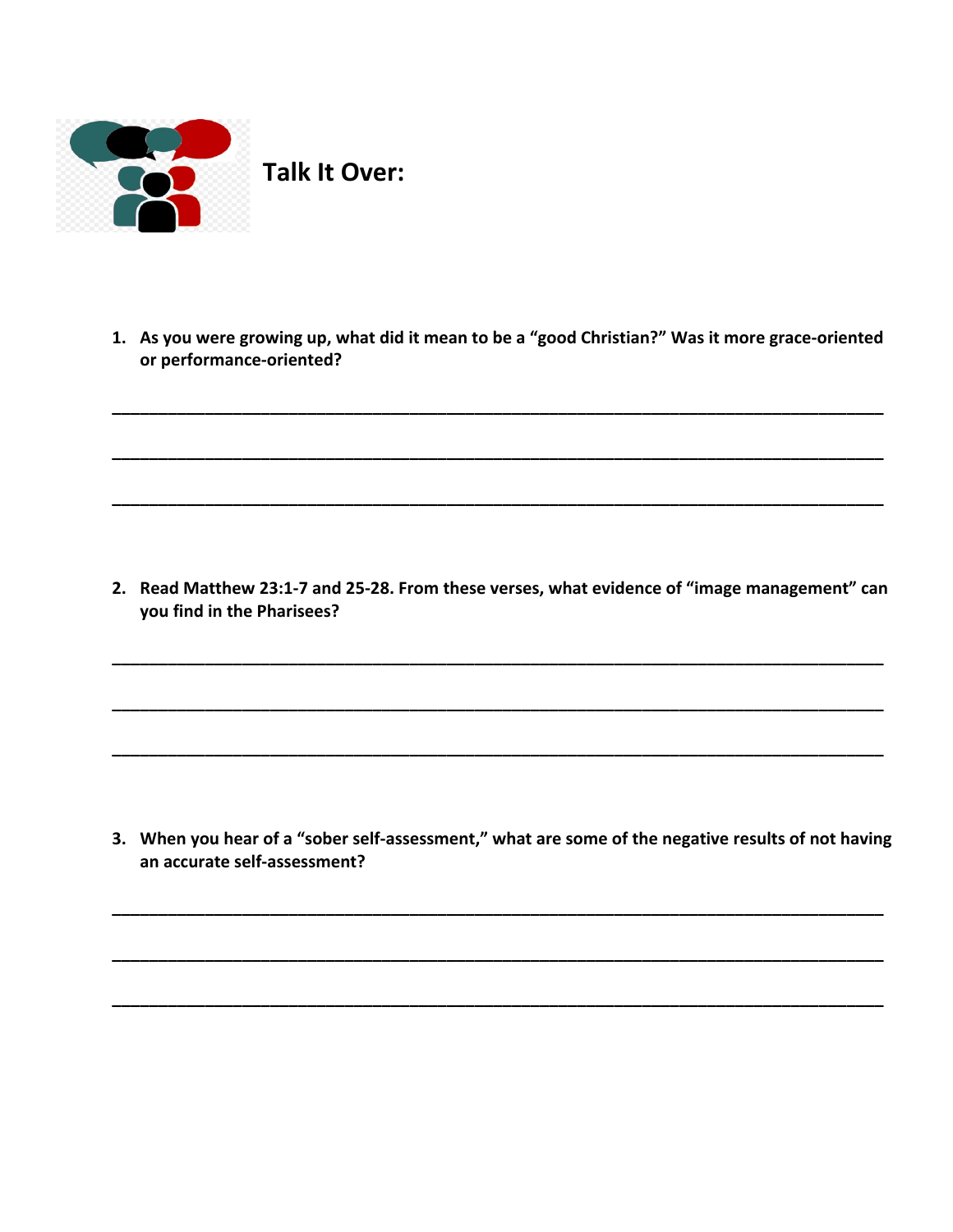

**Live It Out- B.I.O.**

#### **B = COME "BEFORE GOD" DAILY**

**Meet with Him personally through prayer and His word to enjoy His presence, receive His direction, and follow His will.** 

## **I = DO LIFE "IN COMMUNITY" WEEKLY**

**Structure your week to personally connect in safe relationships that provide love, support, transparency, challenge, and accountability.** 

## **O = BE "ON MISSION" 24/7**

**Cultivate a mindset to live out Jesus' love for others through acts of sacrifice a well as service at home, work, play, and church.** 

## **Come Before God:**

**Consider the following passage from Romans 8: 14-17…**

*For those who are led by the Spirit of God are the children of God. The Spirit you received does not make you slaves, so that you live in fear again; rather the Spirit you received brought about your adoption to sonship. And by Him we cry "Abba, Father." The Spirit himself testifies with our spirit that we are God's children. Now if we are children, then we are heirs- heirs of God and co-heirs with Christ, if indeed we share in His sufferings in order that we may also share in His glory.* 

**As you think about having an accurate view of yourself, what does this passage teach us about our true identity in Christ? What phrase from this passage connects with you most? Why?** 

**\_\_\_\_\_\_\_\_\_\_\_\_\_\_\_\_\_\_\_\_\_\_\_\_\_\_\_\_\_\_\_\_\_\_\_\_\_\_\_\_\_\_\_\_\_\_\_\_\_\_\_\_\_\_\_\_\_\_\_\_\_\_\_\_\_\_\_\_\_\_\_\_\_\_\_\_\_\_\_\_\_\_\_**

**\_\_\_\_\_\_\_\_\_\_\_\_\_\_\_\_\_\_\_\_\_\_\_\_\_\_\_\_\_\_\_\_\_\_\_\_\_\_\_\_\_\_\_\_\_\_\_\_\_\_\_\_\_\_\_\_\_\_\_\_\_\_\_\_\_\_\_\_\_\_\_\_\_\_\_\_\_\_\_\_\_\_\_**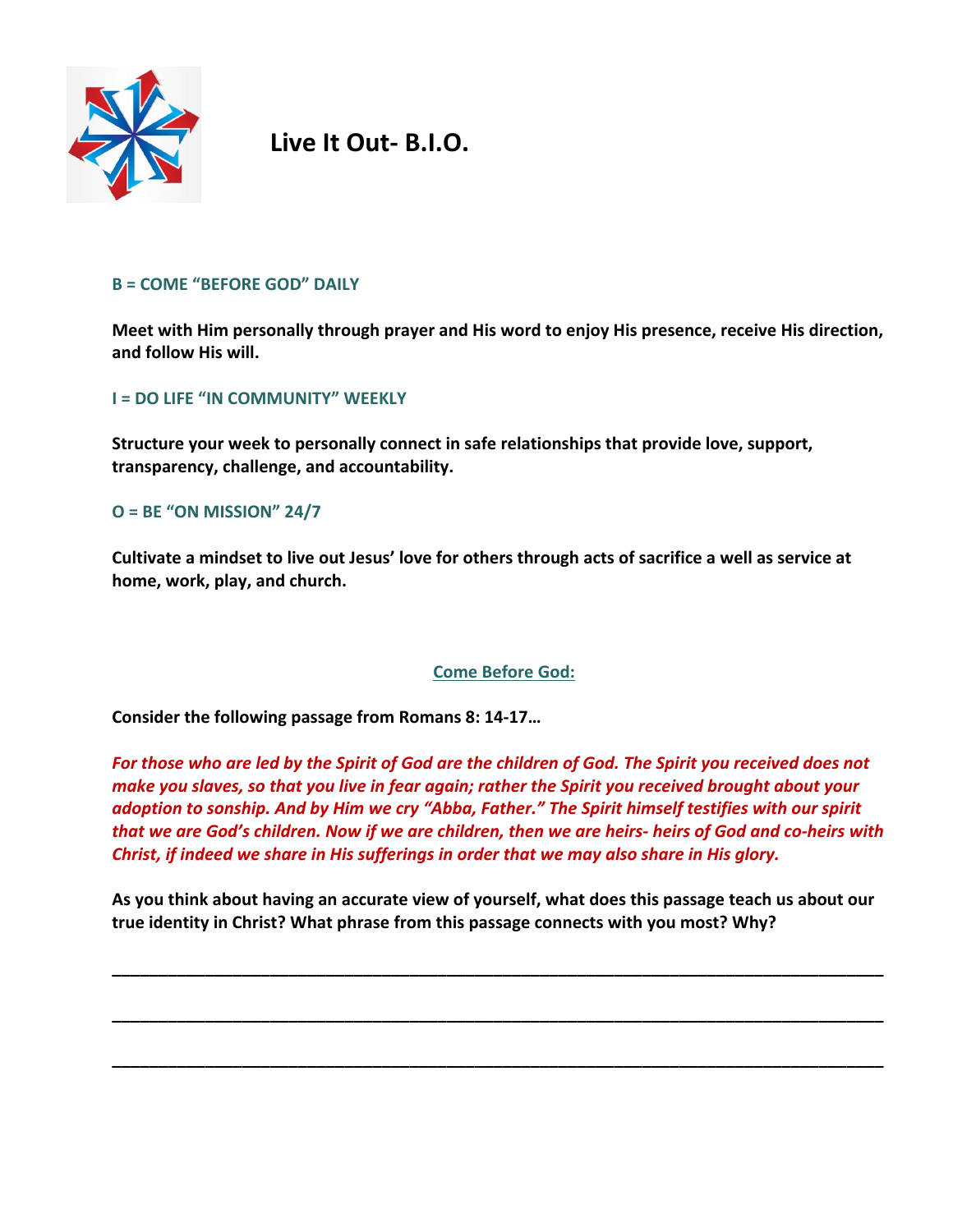## Do Life In Community:

As a group, brainstorm a list of top 5 characteristics of an authentic, Biblical, community. Which one of these could our group improve on?

When in your Christian life have you experienced true community the most?

## **Be On Mission:**

What phrase of verse most stands out to you from Romans 12:14-21? Why? In your life, what practical ways can you "overcome evil with good?" As a family? As a church?